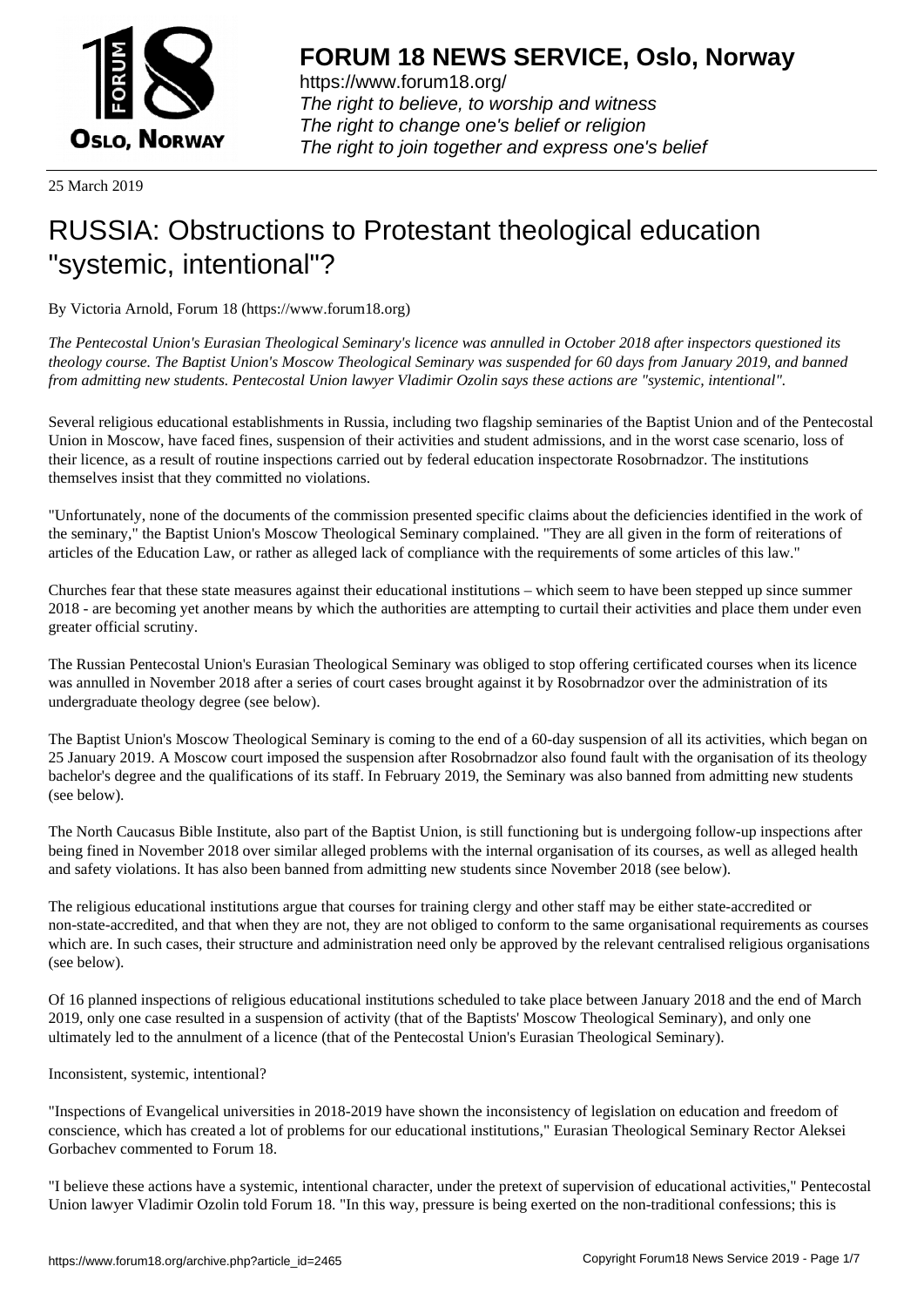This situation has arisen only recently, Ozolin added, "literally, since the summer of 2018. Before that there were no problems."

Forum 18 wrote to Rosobrnadzor on 19 March 2019. It asked why inspectors had treated the courses offered by these religious educational establishments as if they were state-accredited and therefore obliged to abide by state requirements, when according to the law (see below), such institutions have the right to offer non-state-accredited programmes which must conform only to the standards of the responsible religious organisation.

Forum 18 had received no reply as of the end of the Moscow working day of 25 March.

## Rosobrnadzor inspections

The Federal Service for Supervision in Education and Science (Rosobrnadzor) is the government body responsible for overseeing schools, colleges and universities, and for deciding whether to issue licences and grant state accreditation. It carries out inspections (either document checks or site visits) of all educational institutions, usually every few years.

Inspections take place according to a schedule drawn up at the beginning of each year, and encompass state, private, and independent institutions, both secular and religious, and both state-accredited and non-state-accredited. Institutions are given three days' notice of such "planned", routine inspections (although the timetable is usually available online up to three months in advance).

If inspectors identify violations, Rosobrnadzor will conduct "unplanned" follow-up inspections, for which it gives 24 hours' notice.

In addition to religious colleges, Rosobrnadzor frequently finds "violations" at secular institutions, which sometimes leads to suspension or annulment of their licences or state accreditation. In some cases, this has led to fears among the international academic community for academic freedom in Russia – as in the case of the European University in St Petersburg, which lost its licence for two years, and the Moscow School of Economic and Social Sciences, which had its accreditation revoked in 2018.

Rosobrnadzor inspections may identify a wide range of violations, ranging from failure to upload course timetables to an institution's website, to poor provision of sporting and cultural facilities. They can include areas in which it is reasonable that oversight is exercised and shortcomings dealt with, e.g. fire safety and sanitation, the provision of sufficient numbers of textbooks, and the proper checking of distance-learning students' identities during examinations.

Yet such inspections also cover areas in which somewhat vague legislation may be misapplied, e.g. in the two parallel systems of state-accredited and non-state-accredited religious educational institutions (see below).

This leads to the possibility of disproportionate punishment for infractions which are minor or which institutions themselves insist they have not committed. Such punishments include suspension of admissions, suspension of activities, and revocation of licences – all of which arguably have a greater longer-term impact on an institution's functioning than a fine.

## The law: Licensing and accreditation

To offer education which meets state requirements in Russia, an organisation must have a licence, which is applied for through and granted by Rosobrnadzor. (Religious associations may also offer non-certificated religious instruction to their own members under their own internal rules - see below.) If a Rosobrnadzor licence is annulled, the institution is obliged to halt its educational activities indefinitely. Loss of a licence does not necessarily mean liquidation of a legal entity. It is possible for an institution to apply for a new licence, even after losing its original one.

Liquidation of a legal entity can also happen. In 2007 the Pentecostal Chuvash Bible Centre lost its legal personality status for unlicensed educational activity (http://www.forum18.org/archive.php?article\_id=1048) after alleged violation of education, fire and sanitary regulations. In 2008 it appealed to the European Court of Human Rights in Strasbourg and won its case (Application No.  $33203/08$  on 12 June 2014 (http://www.forum18.org/archive.php?article\_id=1982).

Rosobrnadzor also grants state accreditation. This is not a prerequisite for educational activity, but a means of certifying that an institution complies with federal state standards. Accredited institutions may issue Education Ministry-approved diplomas and guarantee their male students deferment of military service. If accreditation is withdrawn, an institution may continue teaching.

Religious educational institutions are under no obligation to acquire state accreditation, and many have operated for years without it, including the Baptist and Pentecostal seminaries discussed here, the Catholic Church's Mary, Queen of the Apostles Higher Seminary in St Petersburg, and the Lutheran Church Seminary in Novosaratovka, near St Petersburg.

Other religious educational institutions, meanwhile, do seek accreditation. Rosobrnadzor's database includes Russian Orthodox seminaries, Islamic institutes, a Seventh-day Adventist university, and Seventh-day Adventist, Protestant, and Catholic private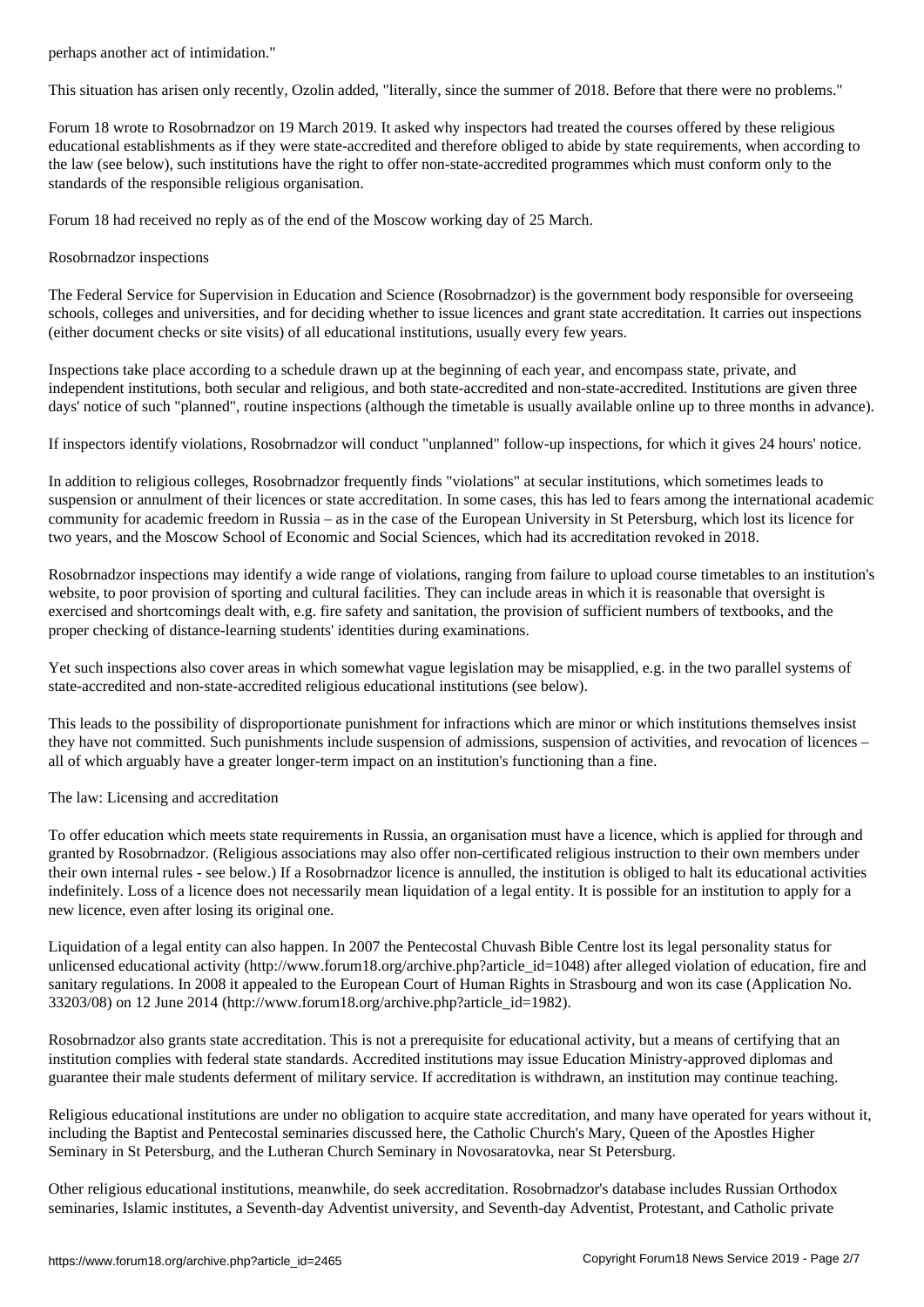## The Education Law and Religion Law

Both the Religion Law (Article 19, Paragraph 3) and the Education Law (Article 87, Paragraph 9) state: "Religious educational organisations implement educational programmes aimed at training clergy and religious personnel of religious organisations, and have the right to implement educational programmes of secondary professional education and higher education in accordance with the requirements of federal state educational standards."

This gives religious educational institutions a right, "but not an obligation", lawyer Vladimir Ozolin explained to Forum 18. "It means that religious educational organisations decide for themselves whether or not they will implement educational programmes which conform to federal state requirements."

Education Law Article 89 Paragraph 10 states: "Model educational programmes [Primerniye obrazovatelniye programmy], in terms of academic subjects, courses, [and] disciplines (modules) providing religious education (a religious component), as well as model educational programmes aimed at training clergy and religious personnel of religious organisations, are approved by the relevant religious organisation or centralised religious organisation. Educational and methodological support of these academic subjects, courses, [and] disciplines (modules), as well as model educational programmes, is carried out by the relevant religious organisation or centralised religious organisation."

The Education Ministry provides approved models for the structuring and implementation of state-accredited programmes. Courses offered by state-accredited institutions must conform to them, and are named and numbered on an institution's documents and website according to the Education Ministry's List of Areas of Higher Education Preparation.

The Religion Law distinguishes between "educational" [obrazovatel'naya] activity - for which a religious organisation might require a state licence - and "teaching" [obucheniye], for which it does not require a licence  $(\text{http://www.forum18.org/architecture.php?article id=1231})$ . The Law also states that religious associations may also offer non-certificated religious instruction (obucheniye religii i religioznoye vospitaniye) to their own members and under their own internal rules. According to Article 5, Paragraph 5, such teaching is not considered to be educational activity (obrazovatelnaya deyatelnost) and therefore does not require a licence.

A religious educational institution which has chosen not to offer state-accredited courses need conform only to its own internal requirements for how it organises its courses. In 2008 the Supreme Court ruled that a licence is only required for educational activity if it is "accompanied by confirmation that the student has attained levels of education prescribed by the state" (http://www.forum18.org/archive.php?article\_id=1151). That ruling followed an appeal from a Methodist Church in Smolensk against its 2004 legal liquidation for running a Sunday school for four children without a state education licence (http://www.forum18.org/archive.php?article\_id=1104). However, this did not stop similar Sunday school cases happening elsewhere (http://www.forum18.org/archive.php?article\_id=1231).

Moscow: Eurasian Theological Seminary

The Eurasian Theological Seminary in Moscow, run by the Russian Pentecostal Union, is Russia's principal establishment offering training for Pentecostal clergy. It also offers undergraduate and postgraduate courses in theology, counselling, education, and church administration.

Rosobrnadzor had its licence revoked on 23 November 2018 (having already suspended it), and has therefore had to stop offering all its degree and diploma courses. It is currently in the process of applying for a new licence, Pentecostal Union lawyer Vladimir Ozolin told Forum 18 on 19 March 2019. This is the only way it will be able to resume operating fully.

In the meantime, it remains a registered religious organisation, and is therefore able to continue teaching students on an informal basis, although it cannot issue them with any documents certifying completion of their studies, Rector Aleksei Gorbachev explained to Forum 18 on 25 March.

After a routine inspection on 19-22 February 2018, Rosobrnadzor issued the Seminary with orders to "eliminate the violations identified". It gave a deadline of 22 March 2018.

According to the record of the inspection, available on Rosobrnadzor's website, most of these related to how the seminary was run day-to-day, including an apparent lack of consultation with student representatives, lack of provision of sporting and cultural activities, and the absence of particular documents on its website.

Rosobrnadzor also accused the seminary of failing to show that it offered a "developed and approved" educational programme in theology at the undergraduate level – specifically, that it "does not contain the main sections defining the educational programme as set out in Article 2, Part 9 of the Education Law, namely, the planned results of the programme, organisational and pedagogical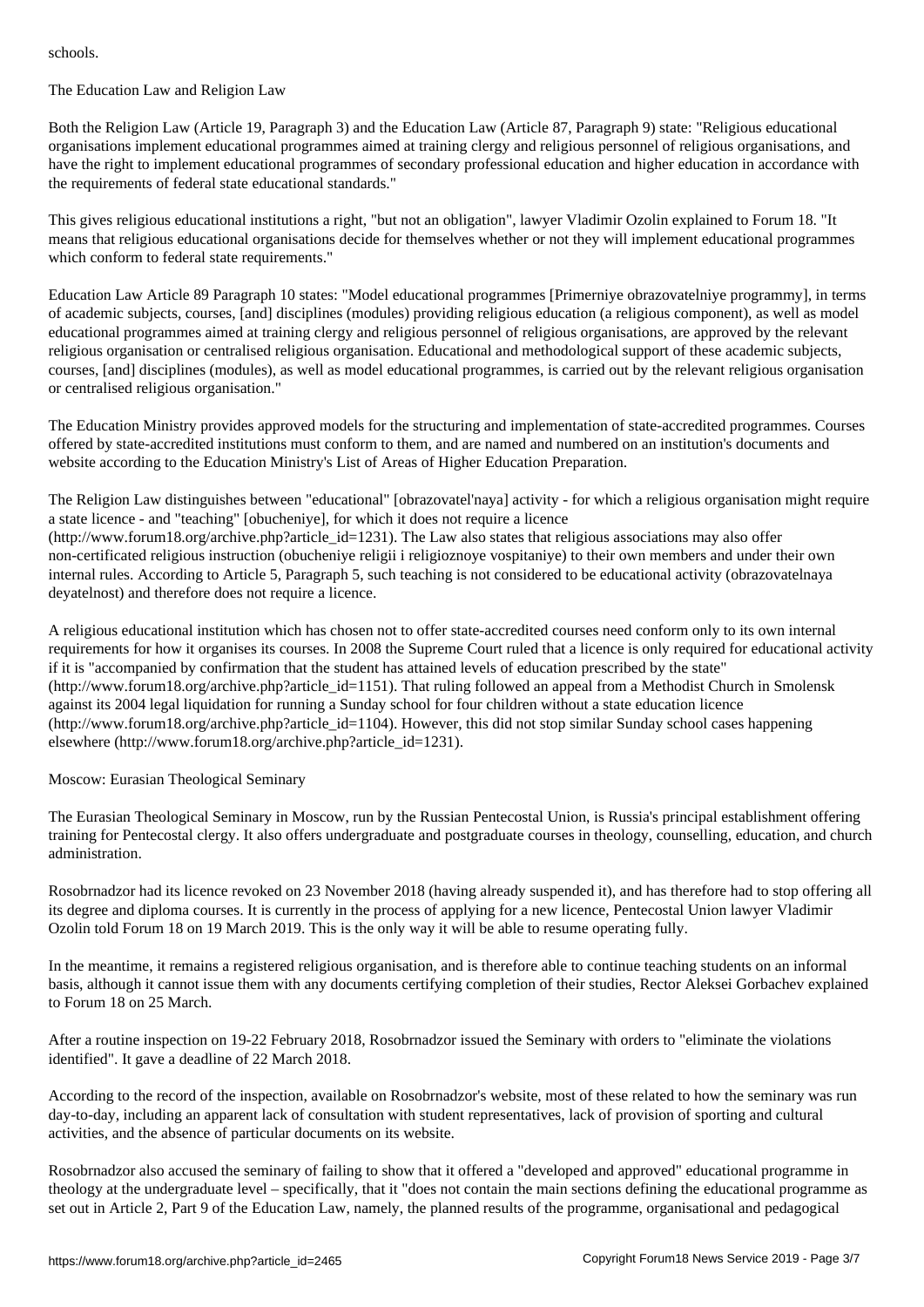According to court documents, seen by Forum 18, the Seminary wrote to Rosobrnadzor on 21 March 2018 addressing the inspectors' points, but "analysis of [this] did not permit any reasonable conclusion about the complete elimination of the violations".

Rosobrnadzor therefore took the Seminary to court under Administrative Code Article 19.20, Part 3 ("Implementation of non-profit activities with gross violation of the requirements and conditions of a special permit (licence)"). On 25 April 2018, Lyublino District Court imposed a fine of 150,000 Roubles, which Moscow City Court upheld on 2 July 2018.

Pentecostal Union lawyer Ozolin explained to Forum 18 that Rosobrnadzor was treating the Seminary's non-state-accredited theology bachelor's degree [Bogosloviye (Teologiya)] as if it corresponded to the degree of theology [48.03.01 Teologiya] on the Education Ministry's formal "List of Areas of Higher Education Preparation – Undergraduate".

This was despite the materials submitted to the inspection clearly indicating that the course was intended for the training of clergy and church personnel, and was therefore not subject to the same organisational and administrative requirements as a state-accredited programme. The Seminary and the Pentecostal Union did not agree with Rosobrnadzor's evaluation, and so did not intend to "eliminate the violation".

Rosobrnadzor carried out a further, unplanned inspection between 30 April and 4 May 2018 and gave the Seminary a new deadline of 4 June 2018. On 1 June 2018, it suspended admissions to the Seminary. On 9 August 2018, Rosobrnadzor suspended the Seminary's licence and, on 31 August 2018, lodged a request at Moscow City Arbitration Court to have it annulled. The court granted this on 10 October 2018, thus ending the Seminary's ability to engage in higher educational activities.

The Pentecostal Union considers Rosobrnadzor's actions to be unlawful, Ozolin told Forum 18. "Due to the fact that this programme is a vocational religious education programme aimed at training clergy and the personnel of religious organisations, which is not subject to state accreditation and for which there are no Federal State Educational Standards, to compare the structure of this programme with the programme requirements in areas of training approved by the "List of Areas of Higher Education Preparation – Undergraduate", is incorrect."

Ozolin insisted that the structure of this programme, in accordance with the legislation of the Russian Federation, is governed by the regulations of the religious organisation itself or by the regulations of the centralised religious organisation, in this case the Centralised Religious Organisation of the Russian Union of Evangelical Christians (Pentecostals).

"This educational programme complies with the requirements of the [Pentecostal Union]," Ozolin added, "therefore, in its development and approval there is no violation of the legislation of the Russian Federation. In addition, the programme contains all sections required by the Education Law."

Moscow Theological Seminary (Baptist Union)

All activities and student admissions at the Russian Baptist Union's Moscow Theological Seminary are currently suspended, after Rosobrnadzor allegedly found similar violations during a routine inspection in October 2018. None of the institution's 138 students on licensed courses, or the approximately 1,500 other students, including on distance-learning courses, is able to attend classes.

"The news of the suspension of the Seminary's activities was a surprise," Rector Pyotr Mitskevich told Forum 18. "The Seminary students are spiritual people, and during the entire period of punishment, they have prayed and supported the staff."

The period of suspension of activities is due to end on 26 March 2019. It is unclear whether the Seminary will be able to reopen. Although it claims to have fulfilled all the inspectors' orders and this appeared to have been confirmed in an appeal court verdict, Rosobrnadzor concluded after a follow-up inspection that the violations remain unresolved.

"I hope that the Seminary will not only resume its work, but will indeed boost its commitment to its important task - the training of clergy for [Baptist] churches," Mitskevich added. "I hope for assistance from secular state supervisory authorities, so as not to create tension between secular and spiritual education."

The Seminary's licence remains valid, according to Rosobrnadzor's licence database, and Rosobrnadzor has made no known attempt to have it annulled through the arbitration courts.

The Seminary is challenging Rosobrnadzor's actions through Moscow City Arbitration Court. Its suit is due to be heard on 10 April 2019.

The Rosobrnadzor inspection of 16-18 October 2018 resulted in two orders. According to the Seminary, the first covered matters of occupational health and safety – for example, one lecturer did not have a medical record (medknizhka), and the inspectors concluded from this that staff had not undergone the required medical examinations. The second order, as at the Eurasian Theological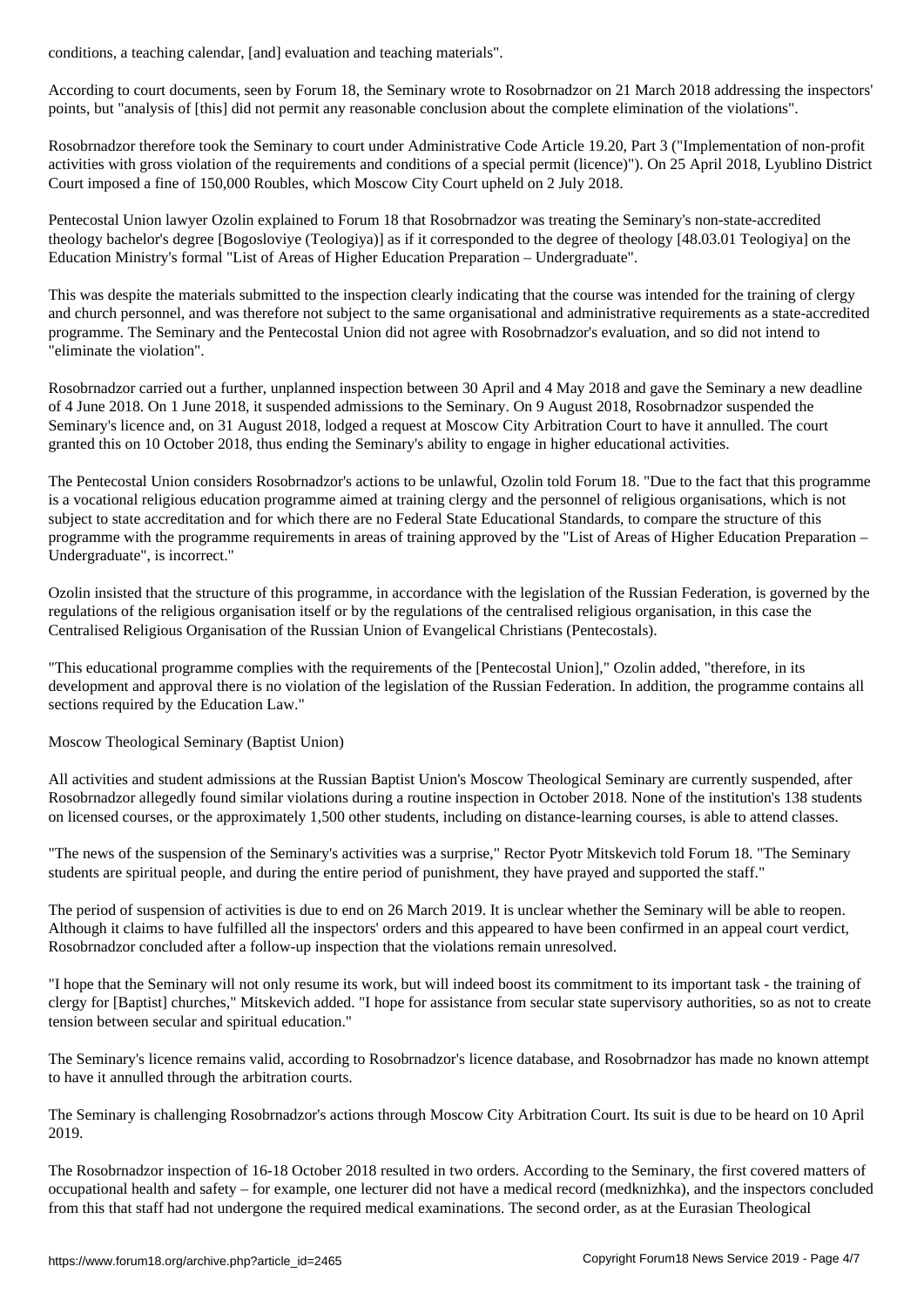qualifications and experience of teaching stations and experience of teaching stations of teaching stations of

In a 2 January 2019 statement, the Seminary argued that Rosobrnadzor had not taken into account the provisions of the Education Law and the Religion Law which "permit religious educational institutions to develop programmes based on confessional standards", ie. non-state-accredited courses which are not subject to the same organisational requirements as state-accredited equivalents.

"Unfortunately, none of the documents of the commission presented specific claims about the deficiencies identified in the work of the seminary," the January statement added. "They are all given in the form of reiterations of articles of the Education Law, or rather as alleged lack of compliance with the requirements of some articles of this law."

The Seminary also insisted that it had submitted responses to both Rosobrnadzor's orders within the stipulated time periods (up to 19 November 2018 for most of the violations, and up to 28 December 2018 for the question of "developed and approved" educational programmes).

Nevertheless, Rosobrnadzor lodged a case against the Seminary under Administrative Code Article 19.20, Part 3 ("Implementation of non-profit activities with gross violation of the requirements and conditions of a special permit (licence)"). This was initiated on 18 October (the day the inspection ended) and registered at Perovo District Court on 6 November. On 27 December, the Seminary was found guilty and sentenced to a 60-day suspension of its activities.

Such administrative suspensions begin on the day that activities are de facto halted and the building temporarily sealed by bailiffs. The Seminary's suspension therefore began on 25 January 2019, after an unsuccessful appeal on 16 January.

In its appeal against the suspension, the Seminary argued that it had eliminated the violations by the deadline, "and therefore there were no grounds for imposing an administrative penalty in the form of suspension of activities".

The appeal judge, however, disagreed, stating that the defendant is required to prove that all necessary measures were taken to comply with the law. The judge added that the Seminary "did not show a sufficient degree of care and prudence and did not take all the measures incumbent upon it to comply with the rules and regulations [under] Administrative Code Article 19.20, Part 3".

Nevertheless, the judge appeared to acknowledge that by the time of the appeal, the Seminary had indeed eliminated the violations: "The fact that, at the time of consideration of the present case by the court of appeal, the detected violations were eliminated by the Seminary, cannot serve as a basis for changing the decision of the judge regarding the administrative punishment imposed."

Despite this, Rosobrnadzor's follow-up inspection on 15-17 January appeared to find that the alleged violations had not been eliminated. Both the Seminary and its Rector, Pyotr Mitskevich, were charged under Administrative Code Article 19.5, Part 1 ("Failure to comply within the prescribed period with a legal order on the elimination of legal violations, issued by a body exercising state supervision"). This carries possible fines of 1,000 to 2,000 Roubles for people in official positions and 10,000 to 20,000 Roubles for legal entities.

These hearings are due on 26 March 2019 at Perovo District Magistrate's Court No. 1.

On 1 February 2019, at Perovo District Court, the Seminary failed to have its suspension of activities ended early (as is permitted if violations can be shown to have been eliminated). The judge agreed with Rosobrnadzor that the Seminary had not shown it had dealt with the problems identified by the inspection. On 26 February, Moscow City Court upheld this ruling, the city court press service told Forum 18 on 20 March.

In February, Rosobrnadzor also suspended admissions to the Seminary, according to a notice on the Rosobrnadzor website on 15 February 2019.

Forum 18 wrote to Rosobrnadzor on 12 March 2019, asking if it could clarify whether the alleged violations had now been resolved, whether the Seminary will be allowed to resume its activities and admissions once the 60-day suspension is up, and why such a harsh punishment had been imposed in the first place.

Forum 18 had received no reply as of the end of the Moscow working day of 25 March.

Prokhladny: North Caucasus Bible Institute (Baptist Union)

Rosobrnadzor also found an alleged lack of "developed and approved" educational programmes at the North Caucasus Bible Institute, a Baptist Union college in Prokhladny (Republic of Kabardino-Balkariya).

Prokhladny District Court fined the institute 150,000 Roubles under Administrative Code Article 19.20, Part 3 ("Implementation of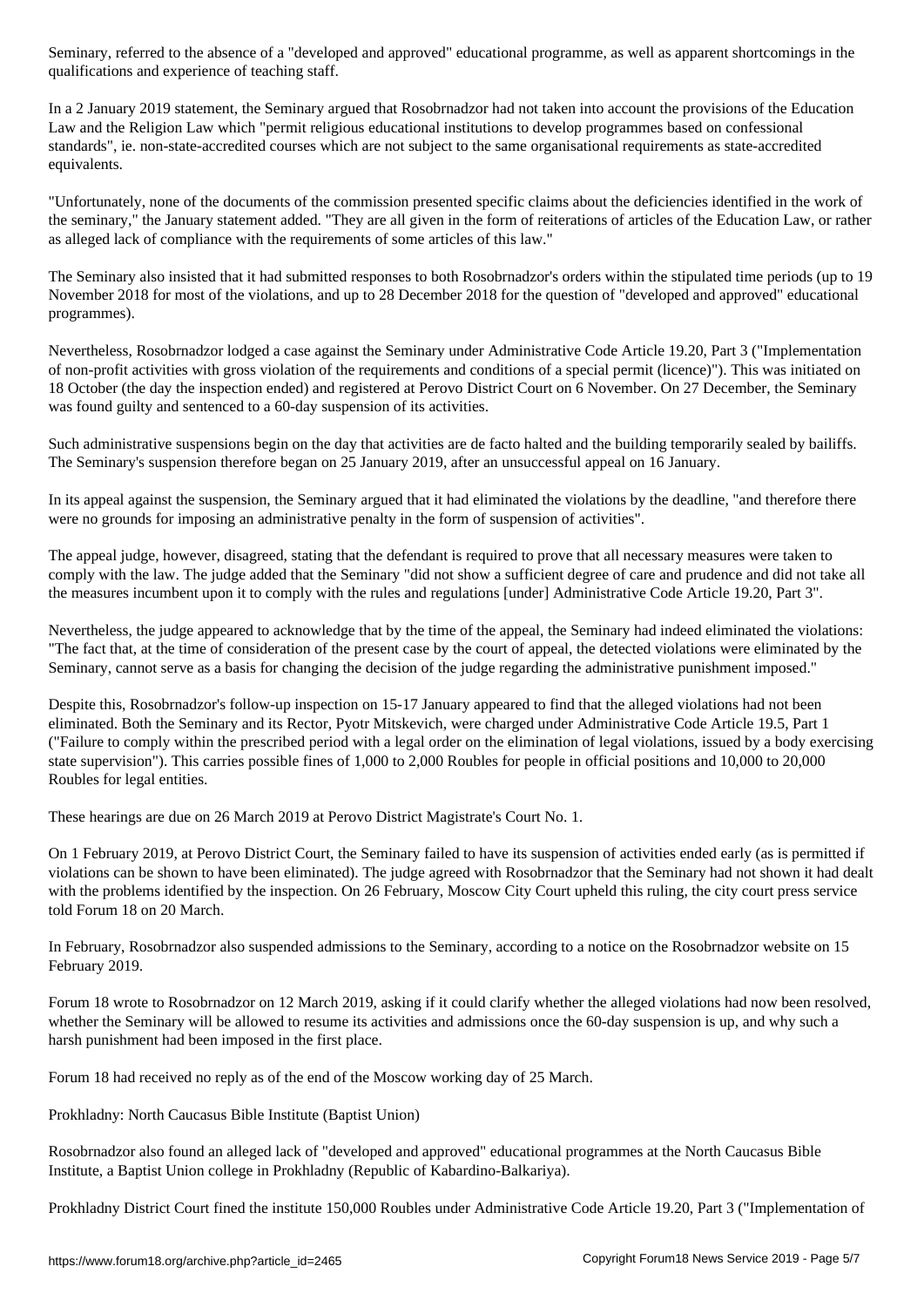Supreme Court of Kabardino-Balkariya upheld the fine on appeal on 23 November 2018.

Admission of new students to the institute has been suspended since early November 2018 while Rosobrnadzor carries out follow-up inspections, Baptists told Forum 18 on 6 March 2019. The institute's licence remains valid, according to Rosobrnadzor's database, and it appears to be otherwise operating normally.

According to the initial court verdict, seen by Forum 18, a routine inspection on 27-28 June 2018 concluded that the institute's course for the training of clergy and other religious personnel lacked defined modules and proper teaching and assessment tools. It also allegedly found sanitation, first aid, and fire safety issues on the premises.

Rector Mikhail Chizhma and defence lawyers argued that the institute had done nothing to warrant an administrative prosecution, and that all violations had been eliminated by the time of the court hearing. The judge acknowledged this circumstance in his decision to impose the minimum fine.

Nevertheless, a further inspection by Rosobrnadzor on 15-19 October 2018 concluded that there were violations still outstanding, and both the institute and Rector Chizhma were charged under Administrative Code Article 19.5, Part 1 ("Failure to comply within the prescribed period with a legal order on the elimination of legal violations, issued by a body exercising state supervision").

These cases were dropped on 11 December 2018 and 24 January 2019 respectively because the time allowed for administrative prosecutions had run out.

At both hearings at Prokhladny District Magistrate's Court No. 1, the defence insisted that all violations had been dealt with by 20 July 2018.

It is unknown when Rosobrnadzor's follow-up inspections will be over, Baptists told Forum 18 on 5 March 2019, and they "can only speculate" why officials deem them necessary.

Other cases

These three institutions are not the only religious educational establishments to have had "violations" identified by Rosobrnadzor in 2018-19.

According to Rosobrnadzor records, 16 planned inspections of such institutions were scheduled to take place between January 2018 and the end of March 2019, as well as 15 unplanned inspections (three of these were part of the assessment process for granting an initial licence, the rest following up on earlier routine inspections).

All 16 planned inspections (of two Russian Orthodox seminaries, three Muslim universities, three Baptist seminaries, one Seventh-day Adventist university, two Pentecostal seminaries, and five other Protestant institutions) resulted in inspectors identifying violations – with the exception of the inspection of the Russian Islamic University, which concluded on 21 March 2019 and whose outcome remains unknown.

Eleven inspections led to court cases, with outcomes including fines, warnings, and acquittals. Only one case resulted in a suspension of activity (that of the Baptists' Moscow Theological Seminary, above), and only one ultimately led to the annulment of a licence (that of the Pentecostal Union's Eurasian Theological Seminary, above). (END)

Full reports on freedom of thought, conscience and belief in Russia (http://www.forum18.org/archive.php?query=&religion=all&country=10)

For more background see Forum 18's survey of the general state of freedom of religion and belief in Russia (http://www.forum18.org/archive.php?article\_id=2246), as well as Forum 18's survey of the dramatic decline in this freedom related to Russia's Extremism Law (http://www.forum18.org/archive.php?article\_id=2215).

A personal commentary by Alexander Verkhovsky, Director of the SOVA Center for Information and Analysis http://www.sova-center.ru, about the systemic problems of Russian anti-extremism legislation (http://www.forum18.org/archive.php?article\_id=1468)

Forum 18's compilation of Organisation for Security and Co-operation in Europe (OSCE) freedom of religion or belief commitments (http://www.forum18.org/archive.php?article\_id=1351)

Follow us on Twitter @Forum\_18 (http://twitter.com/forum\_18)

Follow us on Facebook @Forum18NewsService (http://www.facebook.com/Forum18NewsService)